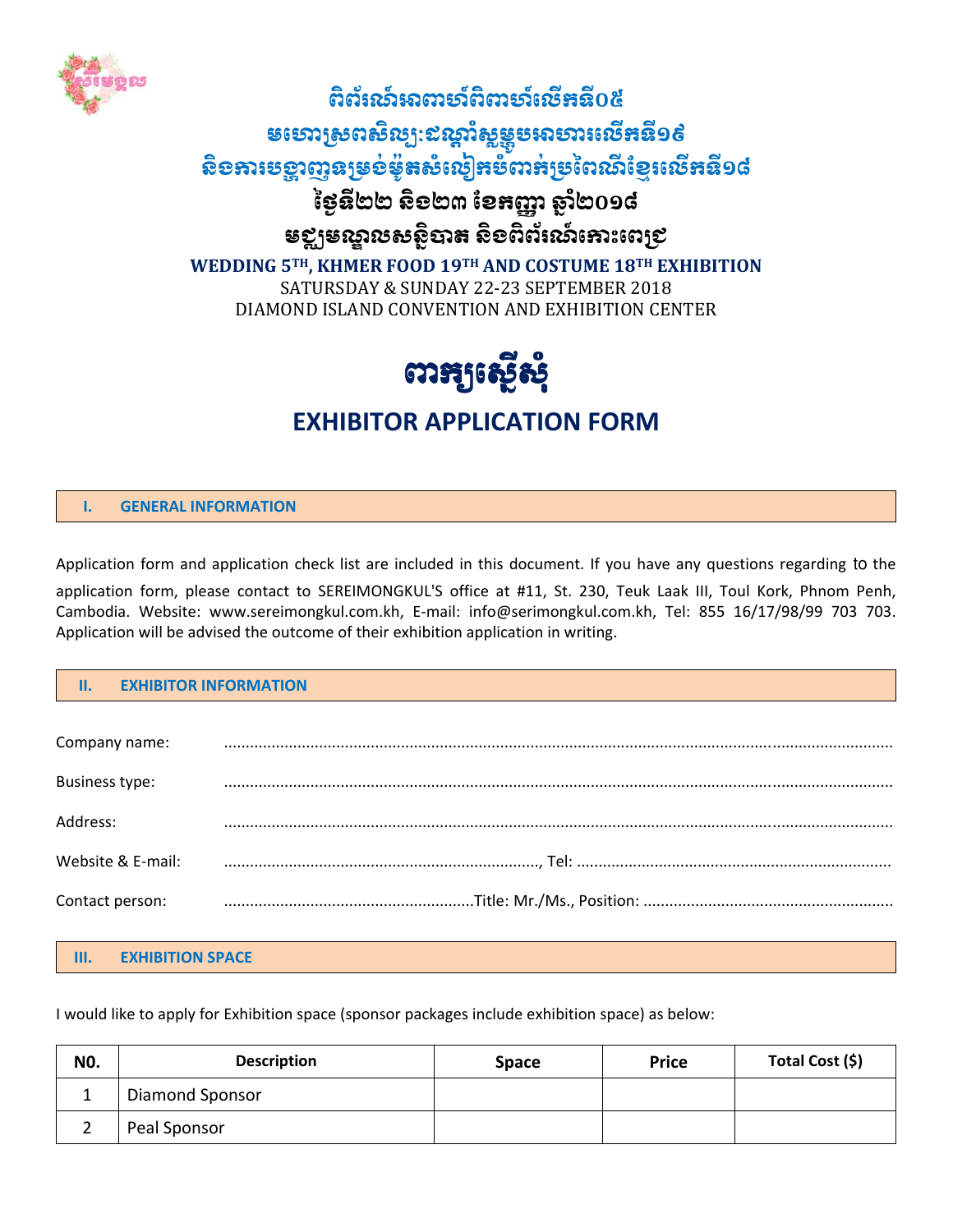| 3  | <b>Gold Sponsor</b>                                                                        |  |              |  |
|----|--------------------------------------------------------------------------------------------|--|--------------|--|
| 4  | Platinum Sponsor                                                                           |  |              |  |
| 5. | Silver Sponsor                                                                             |  |              |  |
| 6  | <b>Bronze Sponsor</b>                                                                      |  |              |  |
|    | <b>Standards Sponsor</b>                                                                   |  |              |  |
|    | Note: Booth sizes & Rental fees please see the Floor Plan and Table of Comparison Package! |  |              |  |
|    |                                                                                            |  |              |  |
|    |                                                                                            |  | <b>Total</b> |  |

\*All prices are net and in USD (\$) Local tax (VAT taxes) are subjected not to be charged.

#### *Information only*

| We will set up our own booth/ stand:                              | YES / NO |
|-------------------------------------------------------------------|----------|
| We will bring a folding stand / decoration structures:            | YES / NO |
| We will order a standard rental shell scheme stand at extra cost: | YES / NO |

### **IV. EXHIBIT SET‐UP AND DISMANTLE**

| Move in and set up          | Wednesday 19 <sup>th</sup> Sep-2018 | 8:00am to 7:00pm |
|-----------------------------|-------------------------------------|------------------|
|                             | Thursday 20 <sup>th</sup> Sep-2018  | 8:00am to 7:00pm |
|                             | Friday 21 <sup>st</sup> Sep-2018    | 8:00am to 7:00pm |
| <b>Exhibition Hall open</b> | Saturday 22 <sup>nd</sup> Sep-2018  | 8:00am to 9:00pm |
|                             | Sunday 23rd Sep-, 2018              | 8:00am to 9:00pm |
| Dismantle                   | Sunday 24 <sup>th</sup> Sep-2018    | 8:00pm to 5:00pm |

Exhibition booths/stands must be completed at 9:00pm on  $21<sup>st</sup>$  Sep- 2018 in the exhibition hall.

#### **V. PAYMENT CONDITIONS**

- a) All payments must be made in us dollars.
- b) Minimum deposit 50% per booth of total exhibition fee is required if contracts is signed and final payment shall be made before 2 weeks of the opening date.
- c) Cash deposited cannot return back.
- d) Method of payment:

The payments should be made by cash or cheque/transfer to:

Account Name: **HEI VIRAK**

Account Number: **3600‐10‐754999‐1‐9**

#### **VI. CANCELLATION CONDITIONS**

The cancellations and changes to your original booking must be made in writing to: Mr. TEP SETHANNA, Deputy General Director, dgd@sereimongkul.com.kh

In the event of cancellation of booth space by either party, exhibitor or sub-contractor, the following refund policy will apply: Notification of an exhibitor's decision to cancel or reduce exhibit space must be submitted in writing. The